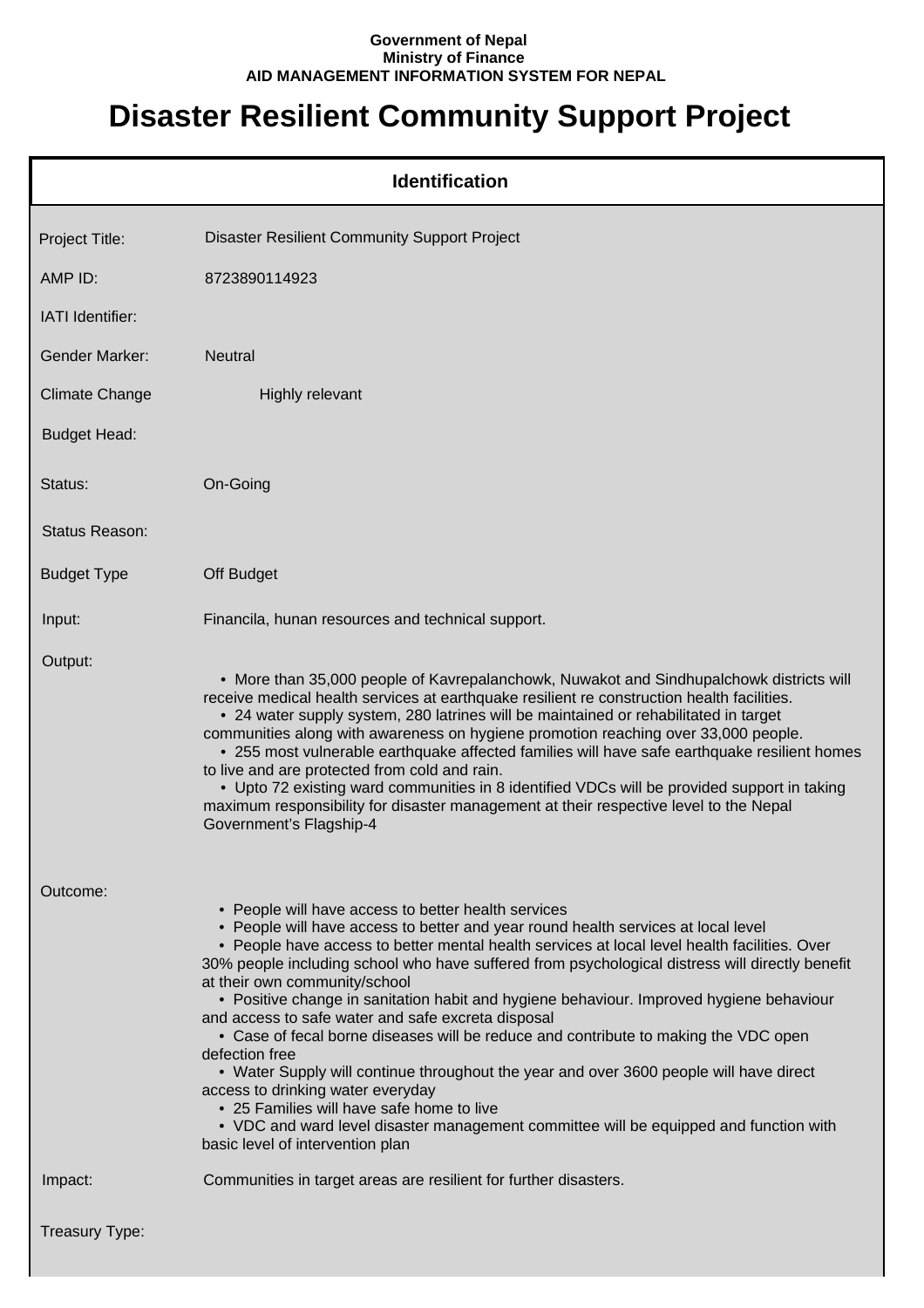| Humanitarian Ald: | Yes |
|-------------------|-----|
|                   |     |

|                                   |            | <b>Planning</b> |
|-----------------------------------|------------|-----------------|
| Date of Agreement                 | 2016-01-20 |                 |
| Date of effectiveness 2016-01-20  |            |                 |
| Proposed Start Date 2016-01-21    |            |                 |
| <b>Actual Start Date</b>          | 2016-01-21 |                 |
| <b>Planned Completion</b><br>Date | 2019-01-19 |                 |

| Location                   |            |
|----------------------------|------------|
| Location                   | Percentage |
| Kavrepalanchok (Dhulikhel) | 8.0%       |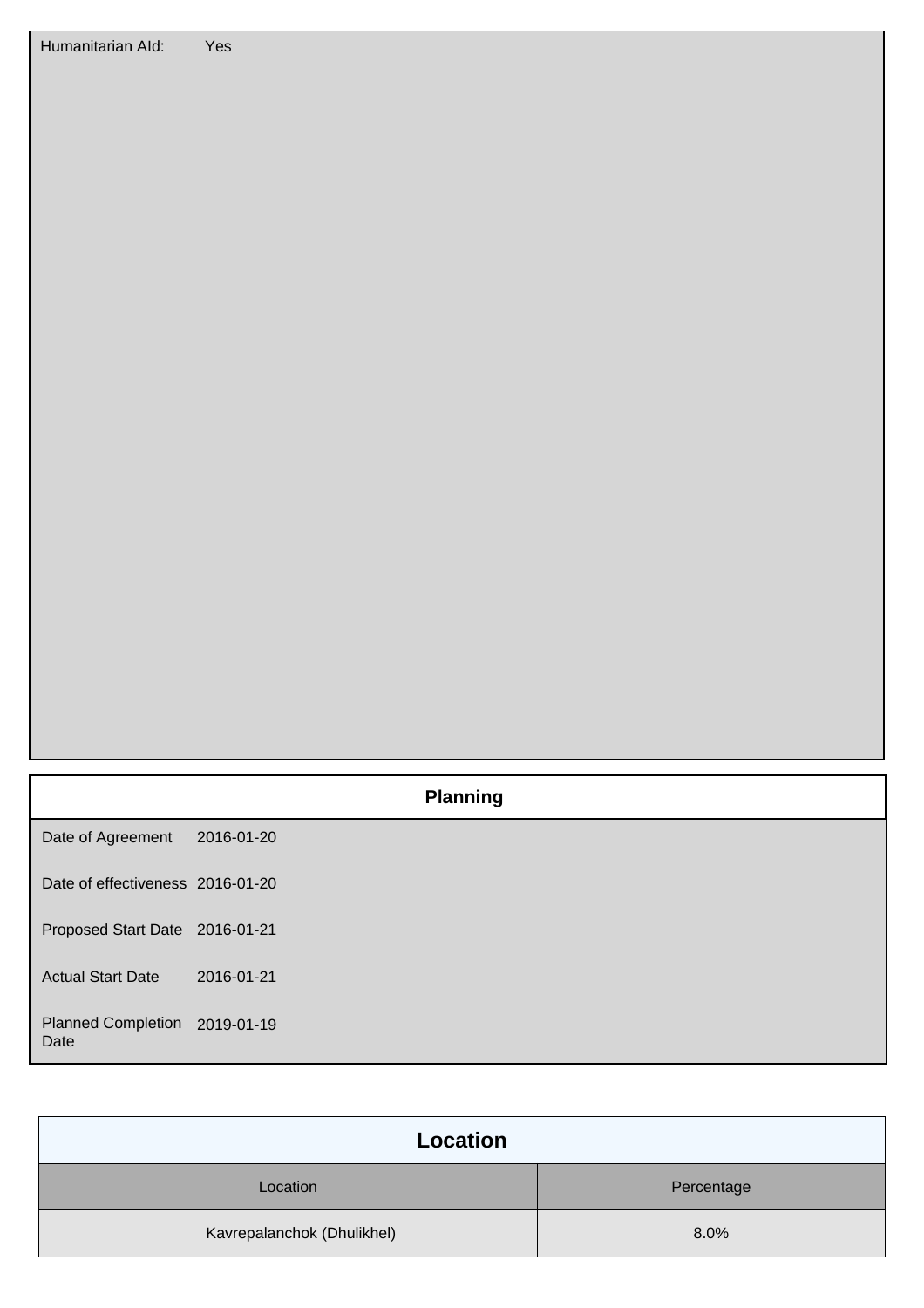| Location                 | Percentage |
|--------------------------|------------|
| Nuwakot (Bidur)          | 80.0%      |
| Sindhupalchok (Chautara) | 12.0%      |

| <b>National Plan</b>                                                                                                     |            |  |
|--------------------------------------------------------------------------------------------------------------------------|------------|--|
| Program                                                                                                                  | Percentage |  |
| Rural Infrastructure   [ Infrastructure Development Policy   [ National Development Plan<br>$(NDP)$ ]                    | $16.0\%$   |  |
| Health and Nutrition ] [ Social Development Policy ] [ National Development Plan (NDP) ]                                 | 11.0%      |  |
| [ Drinking Water and Sanitation ] [ Social Development Policy ] [ National Development Plan<br>$(NDP)$ ]                 | 17.0%      |  |
| [ Building, Housing and Urban Development ] [ Infrastructure Development Policy ] [ National<br>Development Plan (NDP) 1 | 56.0%      |  |

| <b>Sector</b>                                |            |  |
|----------------------------------------------|------------|--|
| Sector                                       | Percentage |  |
| Nepal Sector Classification HEALTH 0         | 27.0%      |  |
| Nepal Sector Classification DRINKING WATER 0 | 17.0%      |  |
| Nepal Sector Classification HOUSING 0        | 56.0%      |  |

| <b>Implementing/Executing Agency</b>         |        |  |
|----------------------------------------------|--------|--|
| Donor                                        |        |  |
| Malteser International                       | 0.0%   |  |
| <b>Responsible Organization</b>              |        |  |
| Ministry of Women, Children & Social Welfare | 0.0%   |  |
| <b>Executing Agency</b>                      |        |  |
| Malteser International                       | 100.0% |  |
| <b>Implementing Agency</b>                   |        |  |
| <b>NGOs</b>                                  | 89.0%  |  |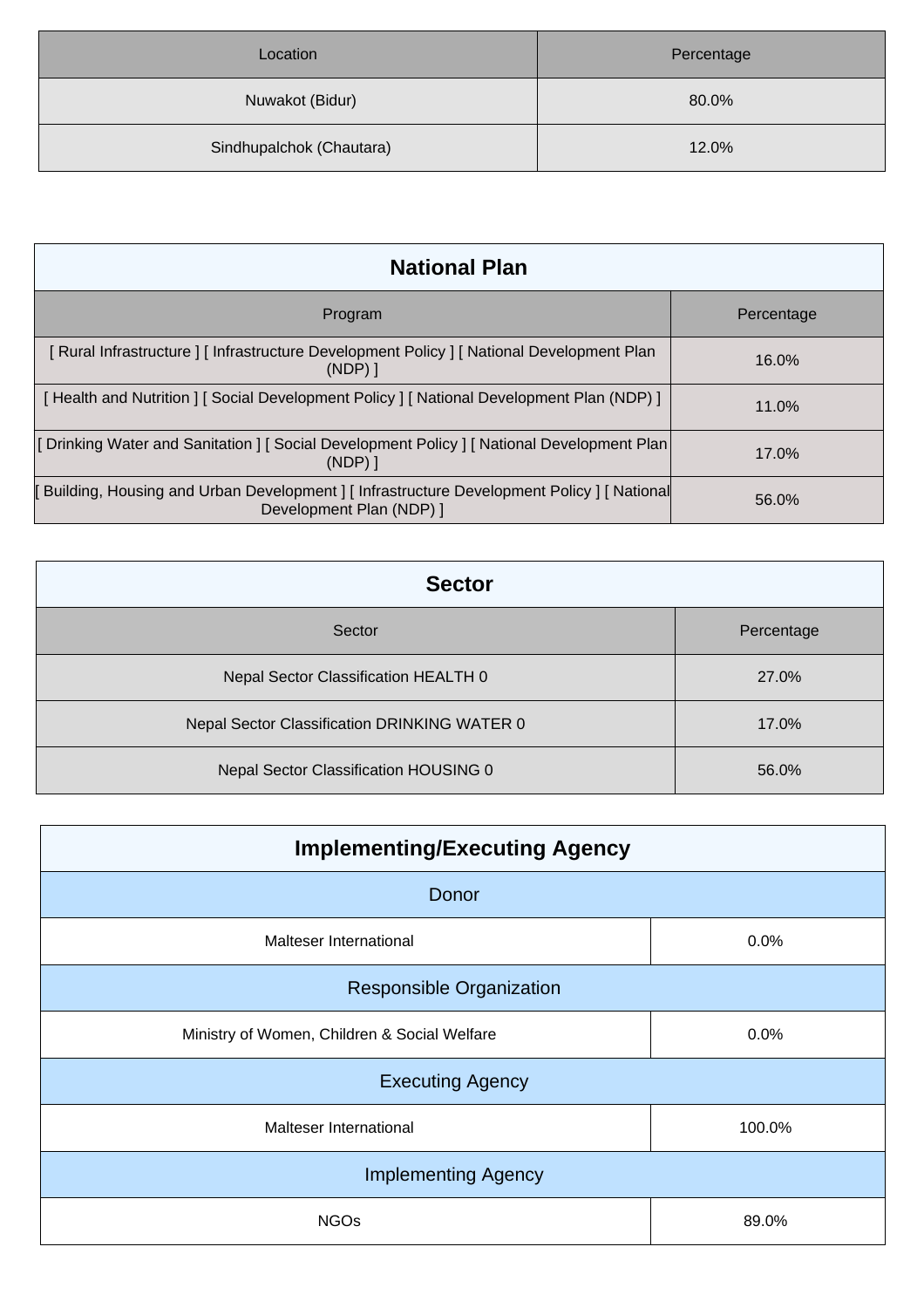| <b>Funding</b>                 |                       |                       |                               |            |                     |
|--------------------------------|-----------------------|-----------------------|-------------------------------|------------|---------------------|
| Transaction<br>Date            | Type of<br>Assistance | Mode of<br>Payment    | Post Earthquake<br>Assistance | Commitment | <b>Disbursement</b> |
| <b>Malteser International</b>  |                       |                       |                               |            |                     |
|                                | <b>Actual</b>         |                       |                               |            |                     |
| 12/31/2016                     | <b>Grant Aid</b>      | <b>Direct Payment</b> |                               |            | 122,276             |
| 1/20/2017                      | <b>Grant Aid</b>      | <b>Direct Payment</b> |                               | 1,953,795  | n                   |
| 6/30/2017                      | <b>Grant Aid</b>      | <b>Direct Payment</b> |                               |            | 480,175             |
| 12/31/2017                     | <b>Grant Aid</b>      | <b>Direct Payment</b> |                               | Ю          | 423,995             |
| <b>Total</b>                   |                       |                       | 1,953,795                     | 1,026,443  |                     |
| Total (Malteser International) |                       |                       | 1,953,795                     | 1,026,443  |                     |
| <b>UNDISBURSED BALANCE</b>     |                       |                       | 927,352                       |            |                     |

|                                | <b>Progress Achieved</b> |
|--------------------------------|--------------------------|
| Progress Achieved:             |                          |
| Key Problems:                  |                          |
| Steps Taken to Solve Problems: |                          |